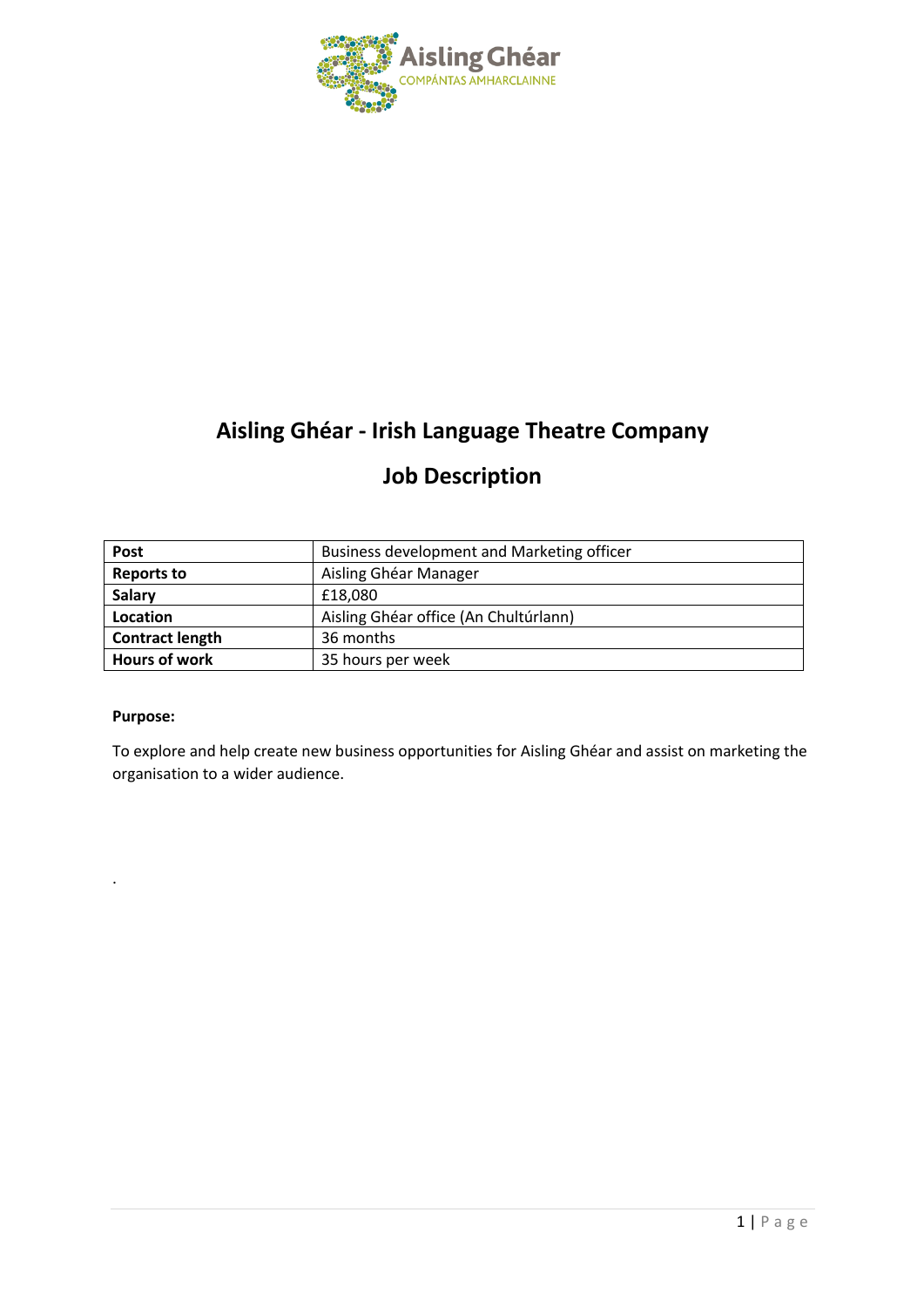

### **COMPANY**

### **Aisling Ghéar Theatre Co – The Irish language theatre company in NI**

Aisling Ghéar was founded in 1997 as part of a grass roots Irish-language movement focused on cultural and social renewal in the north of Ireland. From its earliest days, it has been characterised by connection to its immediate community base in tandem with an inclusive and cross-community approach. Based in Culturlann McAdam-Ó Fiaich on the Falls Road, Aisling Ghéar has for 25 years contributed to the vibrant and growing Irish-language community of Belfast, has added to the diversity and richness of cultural expression and has brought its unique work to national and international audiences

Aisling Ghéar is seeking a Business Development and Marketing Officer to join our small hard working and dedicated team. The ideal candidate will be an Irish speaker, with good networking skills, experience of working with funders/trusts/foundations, a flair for marketing, and an eye for potential business cross over interest in the work of the company.

We want to support you with a mix of mentoring and ongoing professional development, and through working with an experienced, dedicated team and our Board to develop the role over 3 years aligned to both your own area of arts interest and creative engagement, and the ambitions and objectives of Aisling Ghéar.

This post has been funded by Future Screens NI, Art Work – DfC Covid Recovery Employment and Skills Initiative

#### **RESPONSIBILITIES**

- To explore and assist in creating new business opportunities for Aisling Ghéar to support Aisling Ghéar's strategic development plan.
- Assist in the development and implementation of a new marketing strategy and provide support in marketing the organisation to a wider audience.
- Research new business partnerships and working relationships to ensure that other organisations and individuals can add value to our agreed deliverables
- Work closely with all new audiences and customers to identify their collective needs and demands.
- With the General Manager to foster and facilitate key relationships with partners and stakeholders including Future ScreensNI
- Identify further funding in support of the delivery of Aisling Ghéar's ongoing objectives and assist in securing the funds
- Participate in daily briefings and weekly staff meetings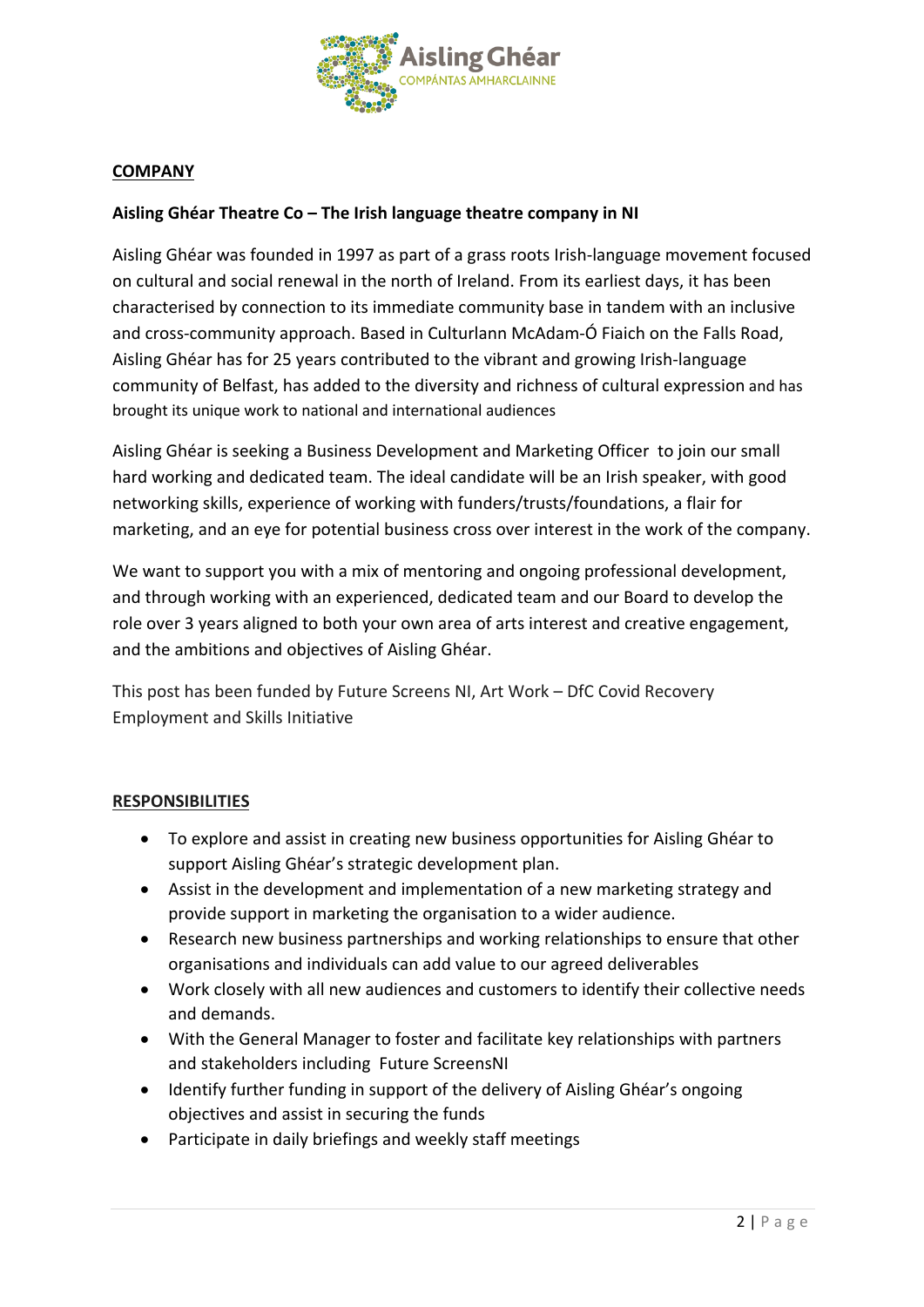

#### **THE IDEAL PERSON**

- Fluent in Irish Language with strong verbal and written communication skills
- Has an enthusiasm for the Arts, Tourism or Community Development
- Likes and brings value to working with groups, communities, funders and businesses.
- Good networking skills
- Has a flair for marketing projects to achieve maximum engagement with the public.
- Can identify and match potential business interests alongside the projects of the company.
- Desirable: Has some experience of working with funders/ trusts/ foundations